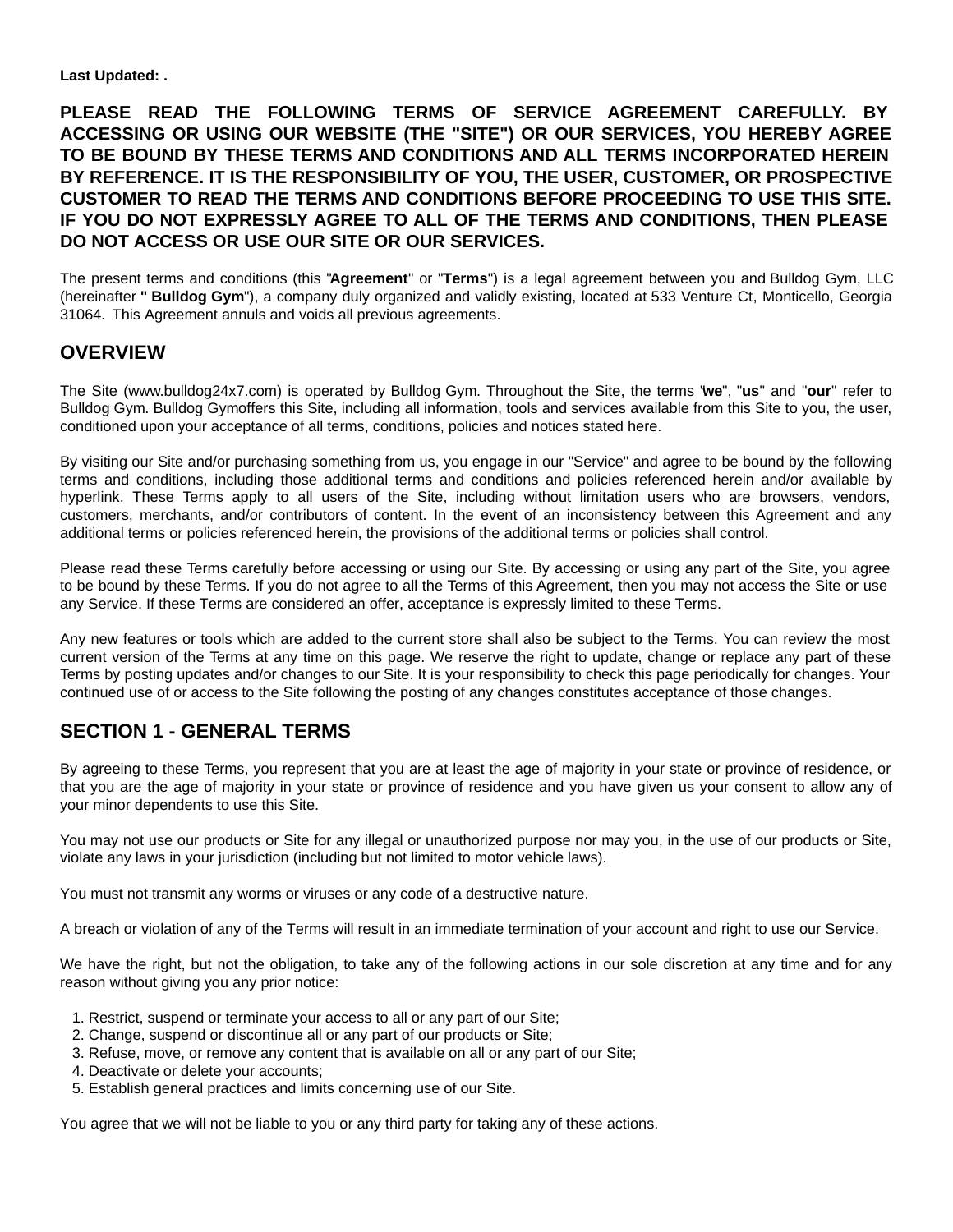You understand and agree that our Site may include communications such as service announcements and administrative or legal notices from us. Please note that you cannot opt out of receiving these notices.

You understand that your content (not including credit card information), may be transferred unencrypted and involve (a) transmissions over various networks; and (b) changes to conform and adapt to technical requirements of connecting networks or devices. Credit card information is always encrypted during transfer over networks.

You agree not to reproduce, duplicate, copy, sell, resell or exploit any portion of the Site, use of the Site, or access to the Site or any contact on the Site, without express written permission by us.

You may not modify, publish, transmit, reverse engineer, participate in the transfer or sale, create derivative works, or in any way exploit any of the content, in whole or in part, found on the Site. Bulldog Gymcontent is not for resale. Use of the Site does not entitle users to make any unauthorized use of any protected content, and in particular you will not delete or alter any proprietary rights or attribution notices in any content. You will use protected content solely for your personal use, and will make no other use of the content without the express written permission of Bulldog Gym and the copyright owner. You agree that you do not acquire any ownership rights in any protected content. We do not grant you any licenses, express or implied, to the intellectual property of Bulldog Gym or our licensors except as expressly authorized by these Terms.

# **SECTION 2 - CREATING AN ACCOUNT**

Once you create an account with us, you are registered on the Bulldog Gym Site. The terms "member," "membership," and "account" all refer to this registration as a member on Bulldog Gym's Site. If you are merely surfing or browsing through the Site and have not yet created an account, your use of the Site is still subject to this Agreement; if you do not agree to this Agreement, do not use the Site.

When you create an account, you will provide a unique username and email. We will also ask you to create a password. Because any activities that occur under your username or password are your responsibility it is important for you to keep your username and/or password secure. You may not assign or otherwise transfer your account to any other person or entity. You acknowledge that Bulldog Gym is not responsible for third party access to your account that results from theft or misappropriation of your account. Notify us immediately if you believe that someone has used your username, email, or password without your authorization.

Furthermore, the registering party hereby acknowledges, understands and agrees to:

a) furnish factual, correct, current and complete information with regards to yourself as may be requested by the data registration process, and

b) maintain and promptly update your registration and profile information in an effort to maintain accuracy and completeness at all times.

If anyone knowingly provides any information of a false, untrue, inaccurate or incomplete nature, Bulldog Gym, LLC will have sufficient grounds and rights to suspend or terminate the member in violation of this aspect of the Agreement, and as such refuse any and all current or future use of Bulldog Gym, LLC Services, or any portion thereof.

## **SECTION 3 - CONDUCT**

As a user or member of the Site, you herein acknowledge, understand and agree that all information, text, software, data, photographs, music, video, messages, tags or any other content, whether it is publicly or privately posted and/or transmitted, is the expressed sole responsibility of the individual from whom the content originated. In short, this means that you are solely responsible for any and all content posted, uploaded, emailed, transmitted or otherwise made available by way of the Bulldog Gym Services, and as such, we do not guarantee the accuracy, integrity or quality of such content. It is expressly understood that by use of our Services, you may be exposed to content including, but not limited to, any errors or omissions in any content posted, and/or any loss or damage of any kind incurred as a result of the use of any content posted, emailed, transmitted or otherwise made available by Bulldog Gym.

Furthermore, you herein agree not to make use of Bulldog Gym, LLC's Services for the purpose of:

a) uploading, posting, emailing, transmitting, or otherwise making available any content that shall be deemed unlawful, harmful, threatening, abusive, harassing, tortious, defamatory, vulgar, obscene, libelous, or invasive of another's privacy or which is hateful, and/or racially, ethnically, or otherwise objectionable;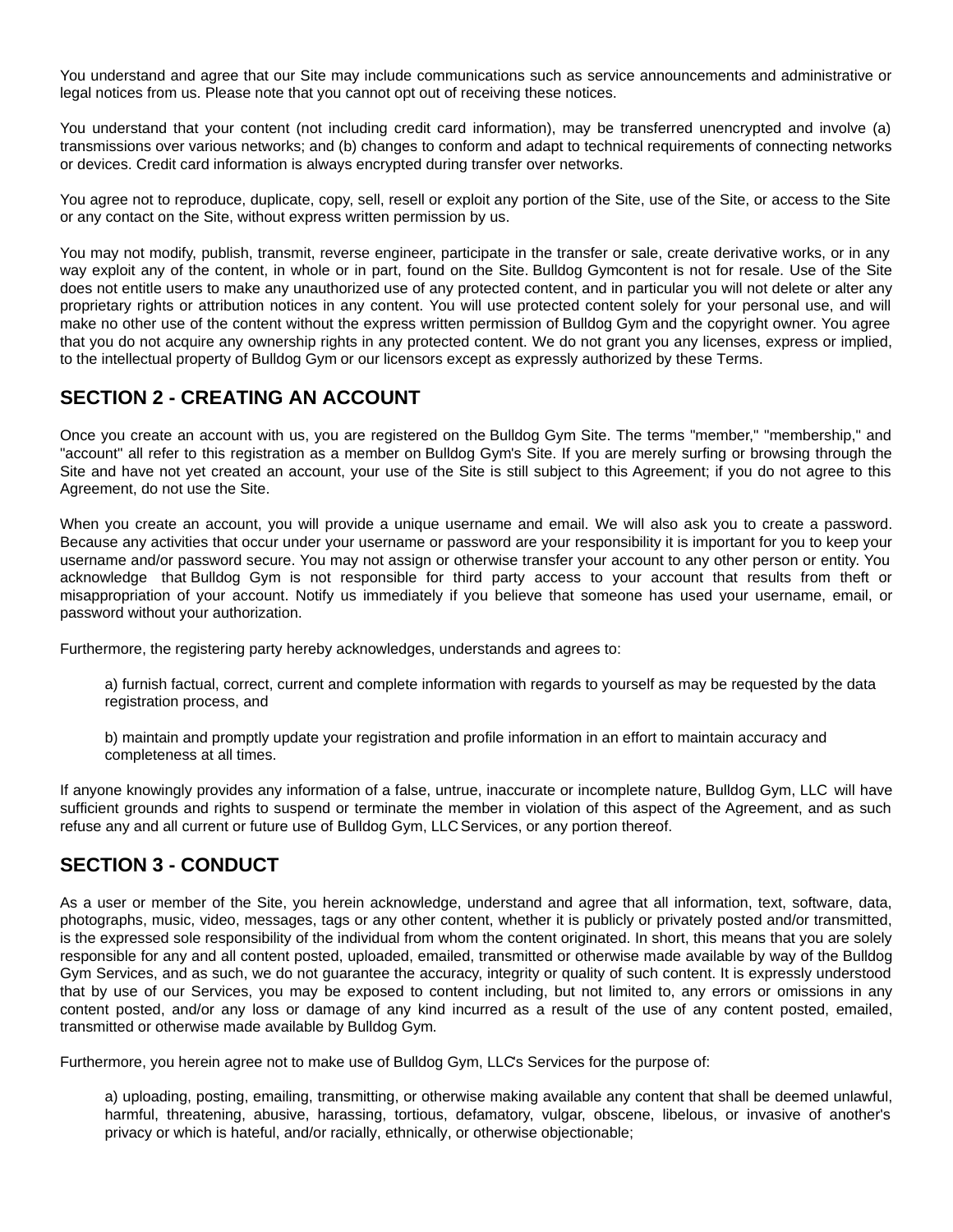b) causing harm to minors in any manner whatsoever;

c) impersonating any individual or entity, including, but not limited to, any Bulldog Gym officials, forum leaders, guides or hosts or falsely stating or otherwise misrepresenting any affiliation with an individual or entity;

d) forging captions, headings or titles or otherwise offering any content that you personally have no right to pursuant to any law nor having any contractual or fiduciary relationship with;

e) uploading, posting, emailing, transmitting or otherwise offering any such content that may infringe upon any patent, copyright, trademark, or any other proprietary or intellectual rights of any other party;

f) uploading, posting, emailing, transmitting or otherwise offering any content that you do not personally have any right to offer pursuant to any law or in accordance with any contractual or fiduciary relationship;

g) uploading, posting, emailing, transmitting, or otherwise offering any unsolicited or unauthorized advertising, promotional flyers, "junk mail," "spam," or any other form of solicitation, except in any such areas that may have been designated for such purpose;

h) uploading, posting, emailing, transmitting, or otherwise offering any source that may contain a software virus or other computer code, any files and/or programs which have been designed to interfere, destroy and/or limit the operation of any computer software, hardware, or telecommunication equipment;

i) disrupting the normal flow of communication, or otherwise acting in any manner that would negatively affect other users' ability to participate in any real time interactions;

j) interfering with or disrupting any Bulldog Gym, LLCServices, servers and/or networks that may be connected or related to our website, including, but not limited to, the use of any device software and/or routine to bypass the robot exclusion headers;

k) intentionally or unintentionally violating any local, state, federal, national or international law, including, but not limited to, rules, guidelines, and/or regulations decreed by the U.S. Securities and Exchange Commission, in addition to any rules of any nation or other securities exchange, that would include without limitation, the New York Stock Exchange, the American Stock Exchange, or the NASDAQ, and any regulations having the force of law;

l) providing informational support or resources, concealing and/or disguising the character, location, and or source to any organization delegated by the United States government as a "foreign terrorist organization" in accordance to Section 219 of the Immigration Nationality Act;

m) "stalking" or with the intent to otherwise harass another individual; and/or

n) collecting or storing of any personal data relating to any other member or user in connection with the prohibited conduct and/or activities which have been set forth in the aforementioned paragraphs.

Bulldog Gym, LLC herein reserves the right to pre-screen, refuse and/or delete any content currently available through our Services. In addition, we reserve the right to remove and/or delete any such content that would violate the Terms or which would otherwise be considered offensive to other visitors, users and/or members.

Bulldog Gym, LLC herein reserves the right to access, preserve and/or disclose member account information and/or content if it is requested to do so by law or in good faith belief that any such action is deemed reasonably necessary for:

a) compliance with any legal process;

b) enforcement of the Terms;

c) responding to any claim that therein contained content is in violation of the rights of any third party;

d) responding to requests for customer service; or

e) protecting the rights, property or the personal safety of Bulldog Gym, LLC, its visitors, users and members, including the general public.

Bulldog Gym, LLC herein reserves the right to include the use of security components that may permit digital information or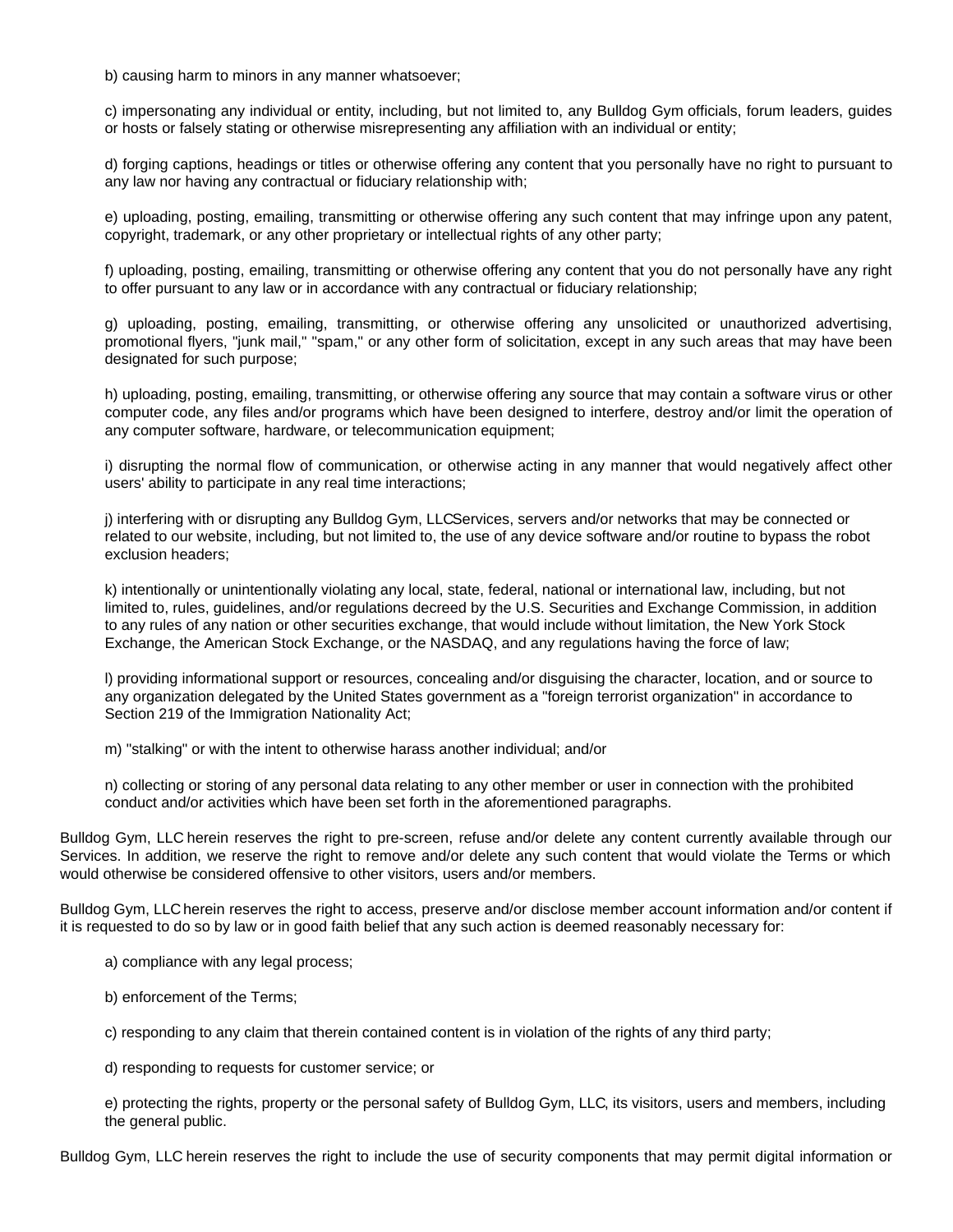material to be protected, and that such use of information and/or material is subject to usage guidelines and regulations established by Bulldog Gym, LLC or any other content providers supplying content services to Bulldog Gym, LLC. You are hereby prohibited from making any attempt to override or circumvent any of the embedded usage rules in our Services. Furthermore, unauthorized reproduction, publication, distribution, or exhibition of any information or materials supplied by our Services, despite whether done so in whole or in part, is expressly prohibited.

# **SECTION 4 - GLOBAL USE; EXPORT/IMPORT COMPLIANCE**

Due to the global nature of the internet, through the use of our network you hereby agree to comply with all local rules relating to online conduct and that which is considered acceptable content. Uploading, posting and/or transferring of software, technology and other technical data may be subject to the export and import laws of the United States and possibly other countries. Through the use of our network, you thus agree to comply with all applicable export and import laws, statutes and regulations, including, but not limited to, the Export Administration Regulations [\(http://www.access.gpo.gov/bis/ear/ear\\_data.html](http://www.access.gpo.gov/bis/ear/ear_data.html)), as well as the sanctions control program of the United States [\(http://www.treasury.gov/resource-center/sanctions/Programs/Pages/Programs.aspx](http://www.treasury.gov/resource-center/sanctions/Programs/Pages/Programs.aspx)). Furthermore, you state and pledge that you:

a) are not on the list of prohibited individuals which may be identified on any government export exclusion report [\(http://www.bis.doc.gov/complianceandenforcement/liststocheck.htm](http://www.bis.doc.gov/complianceandenforcement/liststocheck.htm)) nor a member of any other government which may be part of an export-prohibited country identified in applicable export and import laws and regulations;

b) agree not to transfer any software, technology or any other technical data through the use of our network Services to any export-prohibited country;

c) agree not to use our website network Services for any military, nuclear, missile, chemical or biological weaponry end uses that would be a violation of the U.S. export laws; and

d) agree not to post, transfer nor upload any software, technology or any other technical data which would be in violation of the U.S. or other applicable export and/or import laws.

## **SECTION 5 - SUBMITTED CONTENT**

Bulldog Gym, LLC shall not lay claim to ownership of any content submitted by any visitor, member, or user, nor make such content available for inclusion on our website Services. Therefore, you hereby grant and allow for Bulldog Gym, LLC the below listed worldwide, royalty-free and non-exclusive licenses, as applicable:

a) The content submitted or made available for inclusion on the publicly accessible areas of Bulldog Gym, LLC's Sites, the license provided to permit to use, distribute, reproduce, modify, adapt, publicly perform and/or publicly display said Content on our network Services is for the sole purpose of providing and promoting the specific area to which this content was placed and/or made available for viewing. This license shall be available so long as you are a member of Bulldog Gym, LLC's sites, and shall terminate at such time when you elect to discontinue your membership.

b) Photos, audio, video and/or graphics submitted or made available for inclusion on the publicly accessible areas of Bulldog Gym, LLC's sites, the license provided to permit to use, distribute, reproduce, modify, adapt, publicly perform and/or publicly display said Content on our network Services are for the sole purpose of providing and promoting the specific area in which this content was placed and/or made available for viewing. This license shall be available so long as you are a member of Bulldog Gym, LLC's sites and shall terminate at such time when you elect to discontinue your membership.

c) For any other content submitted or made available for inclusion on the publicly accessible areas of Bulldog Gym, LLC's sites, the continuous, binding and completely sub-licensable license which is meant to permit to use, distribute, reproduce, modify, adapt, publish, translate, publicly perform and/or publicly display said content, whether in whole or in part, and the incorporation of any such Content into other works in any arrangement or medium current used or later developed.

Those areas which may be deemed "publicly accessible" areas of Bulldog Gym, LLC's Sites are those such areas of our network properties which are meant to be available to the general public, and which would include message boards and groups that are openly available to both users and members. However, those areas which are not open to the public, and thus available to members only, would include our mail system and instant messaging.

#### **CONTRIBUTIONS TO COMPANY WEBSITE**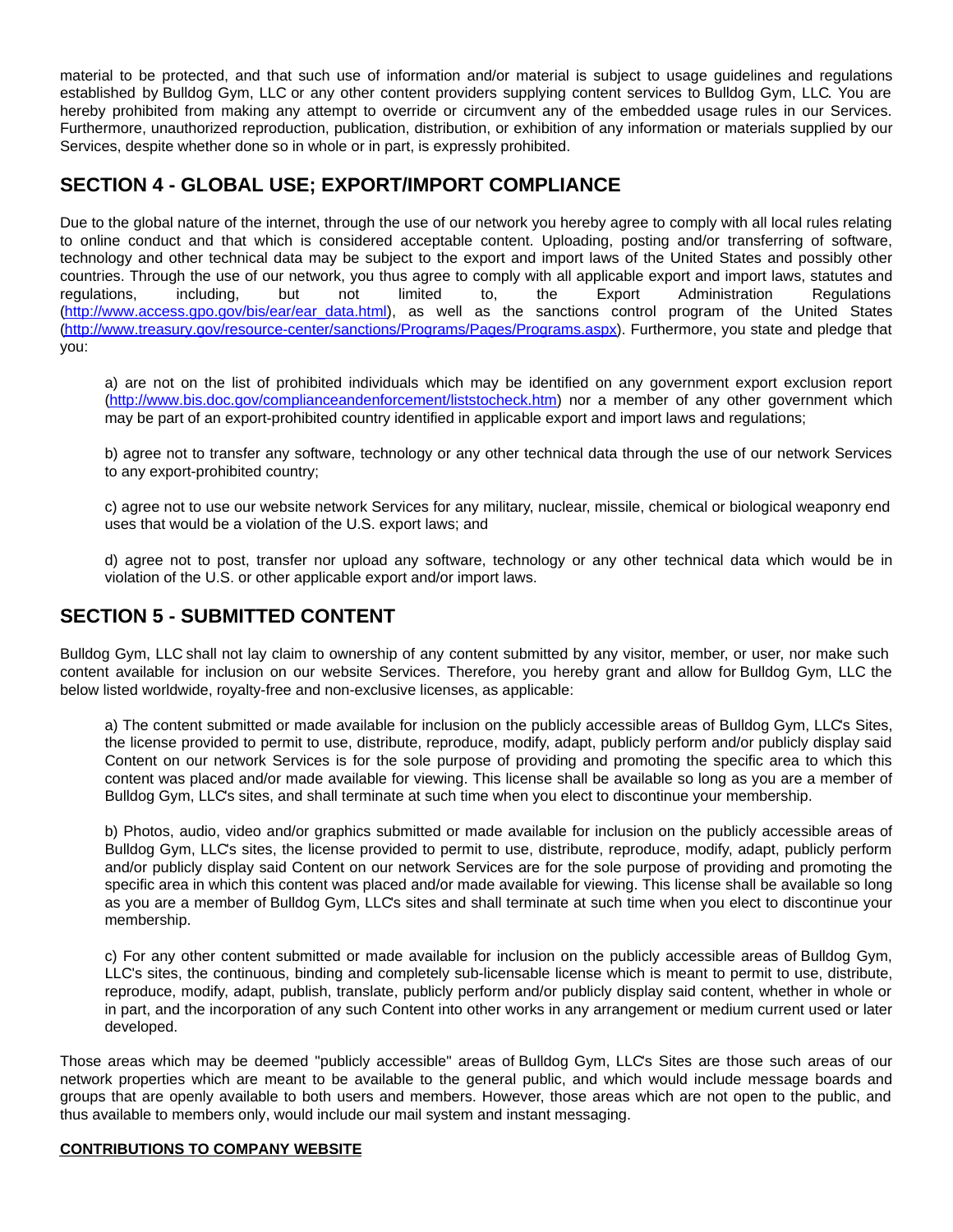Bulldog Gym, LLC may provide an area for our user and members to contribute feedback to our website. When you submit ideas, documents, suggestions and/or proposals ("**Contributions**") to our site, you acknowledge and agree that:

a) your contributions do not contain any type of confidential or proprietary information;

b) Bulldog Gym shall not be liable or under any obligation to ensure or maintain confidentiality, expressed or implied, related to any Contributions;

c) Bulldog Gym shall be entitled to make use of and/or disclose any such Contributions in any such manner as they may see fit;

d) the contributor's Contributions shall automatically become the sole property of Bulldog Gym; and

e) Bulldog Gym is under no obligation to either compensate or provide any form of reimbursement in any manner or nature.

#### **SECTION 6 - INDEMNITY**

All users and/or members agree to insure and hold Bulldog Gym, LLC, our subsidiaries, affiliates, agents, employees, officers, partners and/or licensors blameless or not liable for any claim or demand, which may include, but is not limited to, reasonable attorney fees made by any third party which may arise from any content a member or user of our Site may submit, post, modify, transmit or otherwise make available through our Services, the use of Bulldog Gym Services or your connection with these Services, your violations of the Terms of Service and/or your violation of any such rights of another person.

## **SECTION 7 - COMMERCIAL REUSE OF SERVICES**

The member or user herein agrees not to replicate, duplicate, copy, trade, sell, resell nor exploit for any commercial reason any part, use of, or access to Bulldog Gym's sites.

#### **SECTION 8 - MODIFICATIONS**

Bulldog Gym, LLCreserves the right at any time it may deem fit, to modify, alter and or discontinue, whether temporarily or permanently, our service, or any part thereof, with or without prior notice. In addition, we shall not be held liable to you or to any third party for any such alteration, modification, suspension and/or discontinuance of our Services, or any part thereof.

## **SECTION 9 - TERMINATION**

As a member of www.bulldog24x7.com, you may cancel or terminate your account, associated email address and/or access to our Services by submitting a cancellation or termination request to .

As a member, you agree that Bulldog Gym, LLC may, without any prior written notice, immediately suspend, terminate, discontinue and/or limit your account, any email associated with your account, and access to any of our Services. The cause for such termination, discontinuance, suspension and/or limitation of access shall include, but is not limited to:

- a) any breach or violation of our Terms or any other incorporated agreement, regulation and/or guideline;
- b) by way of requests from law enforcement or any other governmental agencies;
- c) the discontinuance, alteration and/or material modification to our Services, or any part thereof;
- d) unexpected technical or security issues and/or problems;
- e) any extended periods of inactivity;
- f) any engagement by you in any fraudulent or illegal activities; and/or

g) the nonpayment of any associated fees that may be owed by you in connection with your www.bulldog24x7.com account Services.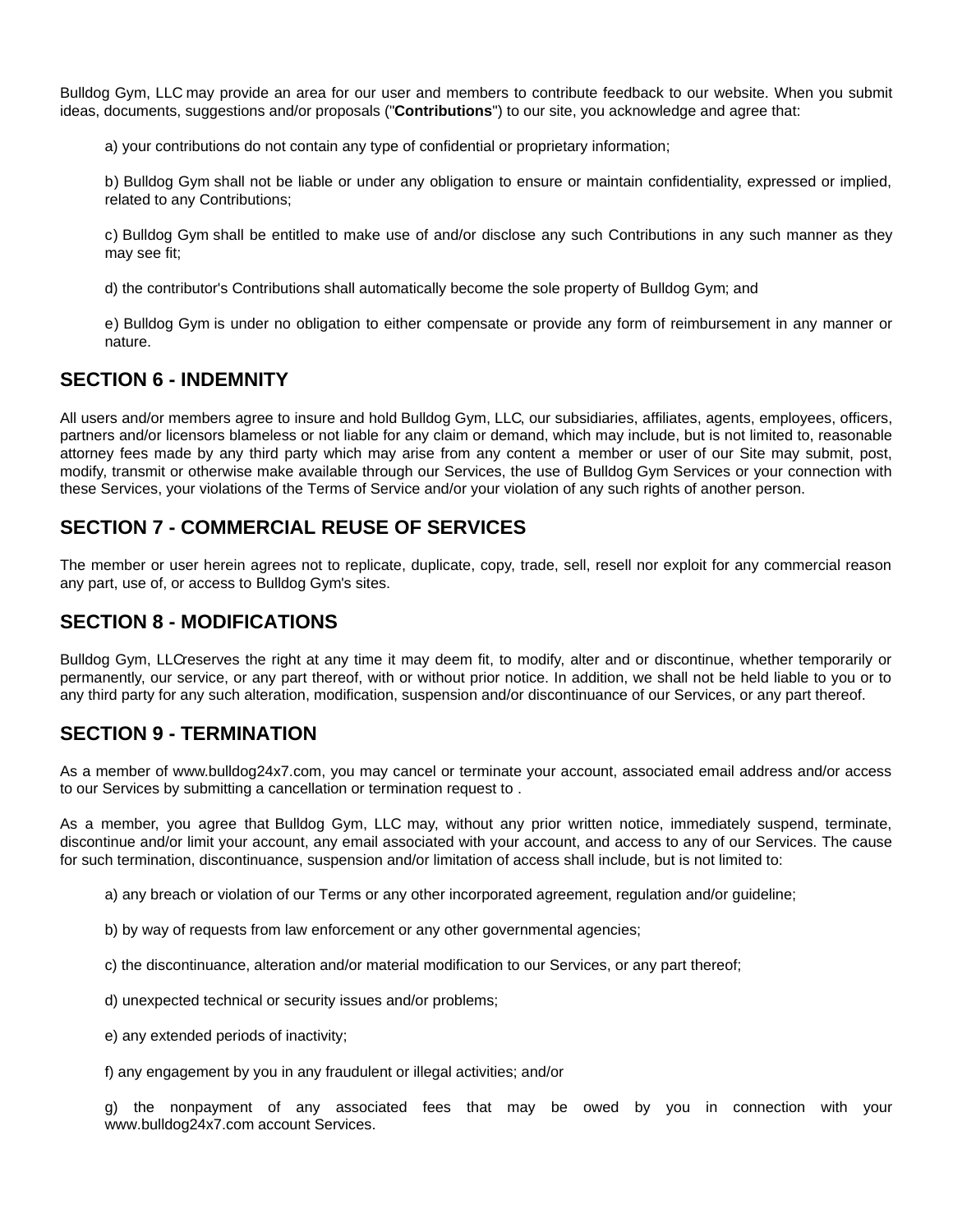Furthermore, you herein agree that any and all terminations, suspensions, discontinuances, and or limitations of access for cause shall be made at our sole discretion and that we shall not be liable to you or any other third party with regards to the termination of your account, associated email address and/or access to any of our Services.

The termination of your account with www.bulldog24x7.com shall include any and/or all of the following:

a) the removal of any access to all or part of the Services offered within www.bulldog24x7.com;

b) the deletion of your password and any and all related information, files, and any such content that may be associated with or inside your account, or any part thereof; and

c) the barring of any further use of all or part of our Services.

## **SECTION 10 - LINKS**

Either Bulldog Gym, LLC or any third parties may provide links to other websites and/or resources. Thus, you acknowledge and agree that we are not responsible for the availability of any such external sites or resources, and as such, we do not endorse nor are we responsible or liable for any content, products, advertising or any other materials, on or available from such third-party sites or resources. Furthermore, you acknowledge and agree that Bulldog Gym, LLC shall not be responsible or liable, directly or indirectly, for any such damage or loss which may be a result of, caused or allegedly to be caused by or in connection with the use of or the reliance on any such content, goods or Services made available on or through any such site or resource.

## **SECTION 11 - PROPRIETARY RIGHTS**

You do hereby acknowledge and agree that Bulldog Gym, LLC's Services and any essential software that may be used in connection with our Services ("Software") shall contain proprietary and confidential material that is protected by applicable intellectual property rights and other laws. Furthermore, you herein acknowledge and agree that any Content which may be contained in any advertisements or information presented by and through our Services or by advertisers is protected by copyrights, trademarks, patents or other proprietary rights and laws. Therefore, except for that which is expressly permitted by applicable law or as authorized by Bulldog Gym, LLC or such applicable licensor, you agree not to alter, modify, lease, rent, loan, sell, distribute, transmit, broadcast, publicly perform and/or created any plagiaristic works which are based on Bulldog Gym, LLC Services (e.g. Content or Software), in whole or part.

Bulldog Gym, LLC hereby grants you a personal, non-transferable and non-exclusive right and/or license to make use of the object code or our Software on a single computer, as long as you do not, and shall not, allow any third party to duplicate, alter, modify, create or plagiarize work from, reverse engineer, reverse assemble or otherwise make an attempt to locate or discern any source code, sell, assign, sublicense, grant a security interest in and/or otherwise transfer any such right in the Software. Furthermore, you do herein agree not to alter or change the Software in any manner, nature or form, and as such, not to use any modified versions of the Software, including and without limitation, for the purpose of obtaining unauthorized access to our Services. Lastly, you also agree not to access or attempt to access our Services through any means other than through the interface which is provided by Bulldog Gym, LLC for use in accessing our Services.

## **SECTION 12 - WARRANTY DISCLAIMERS**

YOU HEREIN EXPRESSLY ACKNOWLEDGE AND AGREE THAT:

a) THE USE OF BULLDOG GYM, LLC SERVICES AND SOFTWARE ARE AT THE SOLE RISK BY YOU. OUR SERVICES AND SOFTWARE SHALL BE PROVIDED ON AN "AS IS" AND/OR "AS AVAILABLE" BASIS. BULLDOG GYM, LLC AND OUR SUBSIDIARIES, AFFILIATES, OFFICERS, EMPLOYEES, AGENTS, PARTNERS AND LICENSORS EXPRESSLY DISCLAIM ANY AND ALL WARRANTIES OF ANY KIND WHETHER EXPRESSED OR IMPLIED, INCLUDING, BUT NOT LIMITED TO ANY IMPLIED WARRANTIES OF TITLE, MERCHANTABILITY, FITNESS FOR A PARTICULAR PURPOSE AND NON-INFRINGEMENT.

b ) BULLDOG GYM, LLC AND OUR SUBSIDIARIES, OFFICERS, EMPLOYEES, AGENTS, PARTNERS AND LICENSORS MAKE NO SUCH WARRANTIES THAT (i) BULLDOG GYM, LLC SERVICES OR SOFTWARE WILL MEET YOUR REQUIREMENTS; (ii) BULLDOG GYM, LLC SERVICES OR SOFTWARE SHALL BE UNINTERRUPTED, TIMELY, SECURE OR ERROR-FREE; (iii) THAT SUCH RESULTS WHICH MAY BE OBTAINED FROM THE USE OF THE BULLDOG GYM, LLC SERVICES OR SOFTWARE WILL BE ACCURATE OR RELIABLE; (iv) QUALITY OF ANY PRODUCTS, SERVICES, ANY INFORMATION OR OTHER MATERIAL WHICH MAY BE PURCHASED OR OBTAINED BY YOU THROUGH OUR SERVICES OR SOFTWARE WILL MEET YOUR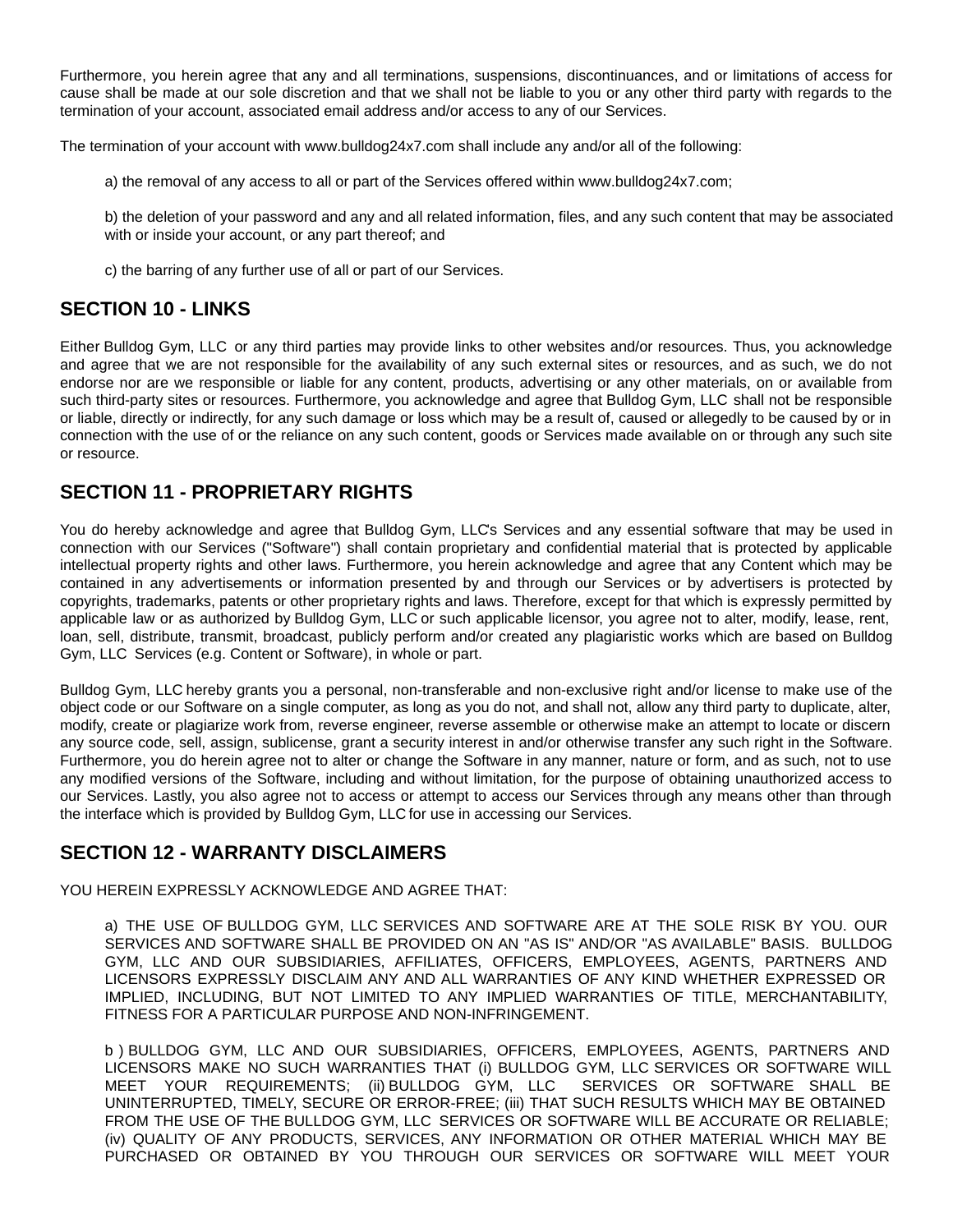EXPECTATIONS; AND (v) THAT ANY SUCH ERRORS CONTAINED IN THE SOFTWARE SHALL BE CORRECTED.

c) ANY INFORMATION OR MATERIAL DOWNLOADED OR OTHERWISE OBTAINED BY WAY OF BULLDOG GYM, LLC SERVICES OR SOFTWARE SHALL BE ACCESSED BY YOUR SOLE DISCRETION AND SOLE RISK, AND AS SUCH YOU SHALL BE SOLELY RESPONSIBLE FOR AND HEREBY WAIVE ANY AND ALL CLAIMS AND CAUSES OF ACTION WITH RESPECT TO ANY DAMAGE TO YOUR COMPUTER AND/OR INTERNET ACCESS, DOWNLOADING AND/OR DISPLAYING, OR FOR ANY LOSS OF DATA THAT COULD RESULT FROM THE DOWNLOAD OF ANY SUCH INFORMATION OR MATERIAL.

d) NO ADVICE AND/OR INFORMATION, DESPITE WHETHER WRITTEN OR ORAL, THAT MAY BE OBTAINED BY YOU FROM BULLDOG GYM, LLC OR BY WAY OF OR FROM OUR SERVICES OR SOFTWARE SHALL CREATE ANY WARRANTY NOT EXPRESSLY STATED IN THE TERMS.

e) A SMALL PERCENTAGE OF SOME USERS MAY EXPERIENCE SOME DEGREE OF EPILEPTIC SEIZURE WHEN EXPOSED TO CERTAIN LIGHT PATTERNS OR BACKGROUNDS THAT MAY BE CONTAINED ON A COMPUTER SCREEN OR WHILE USING OUR SERVICES. CERTAIN CONDITIONS MAY INDUCE A PREVIOUSLY UNKNOWN CONDITION OR UNDETECTED EPILEPTIC SYMPTOM IN USERS WHO HAVE SHOWN NO HISTORY OF ANY PRIOR SEIZURE OR EPILEPSY. SHOULD YOU, ANYONE YOU KNOW OR ANYONE IN YOUR FAMILY HAVE AN EPILEPTIC CONDITION, PLEASE CONSULT A PHYSICIAN IF YOU EXPERIENCE ANY OF THE FOLLOWING SYMPTOMS WHILE USING OUR SERVICES: DIZZINESS, ALTERED VISION, EYE OR MUSCLE TWITCHES, LOSS OF AWARENESS, DISORIENTATION, ANY INVOLUNTARY MOVEMENT, OR CONVULSIONS.

# **SECTION 13 - LIMITATION OF LIABILITY**

YOU EXPLICITLY ACKNOWLEDGE, UNDERSTAND AND AGREE THAT BULLDOG GYM, LLC AND OUR SUBSIDIARIES, AFFILIATES, OFFICERS, EMPLOYEES, AGENTS, PARTNERS AND LICENSORS SHALL NOT BE LIABLE TO YOU FOR ANY PUNITIVE, INDIRECT, INCIDENTAL, SPECIAL, CONSEQUENTIAL OR EXEMPLARY DAMAGES, INCLUDING, BUT NOT LIMITED TO, DAMAGES WHICH MAY BE RELATED TO THE LOSS OF ANY PROFITS, GOODWILL, USE, DATA AND/OR OTHER INTANGIBLE LOSSES, EVEN THOUGH WE MAY HAVE BEEN ADVISED OF SUCH POSSIBILITY THAT SAID DAMAGES MAY OCCUR, AND RESULT FROM:

- a) THE USE OR INABILITY TO USE OUR SERVICE;
- b) THE COST OF PROCURING SUBSTITUTE GOODS AND SERVICES;
- c) UNAUTHORIZED ACCESS TO OR THE ALTERATION OF YOUR TRANSMISSIONS AND/OR DATA;
- d) STATEMENTS OR CONDUCT OF ANY SUCH THIRD PARTY ON OUR SERVICE;
- e) AND ANY OTHER MATTER WHICH MAY BE RELATED TO OUR SERVICE.

## **SECTION 14 - RELEASE**

In the event you have a dispute, you agree to release Bulldog Gym, LLC(and its officers, directors, employees, agents, parent subsidiaries, affiliates, co-branders, partners and any other third parties) from claims, demands and damages (actual and consequential) of every kind and nature, known and unknown, suspected or unsuspected, disclosed and undisclosed, arising out of or in any way connected to such dispute.

## **SECTION 15 - NOTICE**

Bulldog Gym, LLC may furnish you with notices, including those with regards to any changes to the Terms, including but not limited to email, regular mail, MMS or SMS, text messaging, postings on our website Services, or other reasonable means currently known or any which may be herein after developed. Any such notices may not be received if you violate any aspects of the Terms by accessing our Services in an unauthorized manner. Your acceptance of this Agreement constitutes your agreement that you are deemed to have received any and all notices that would have been delivered had you accessed our Services in an authorized manner.

# **SECTION 16 - INTELLECTUAL PROPERTY RIGHTS**

You herein acknowledge, understand and agree that all of the Bulldog Gym, LLCtrademarks, copyright, trade name, service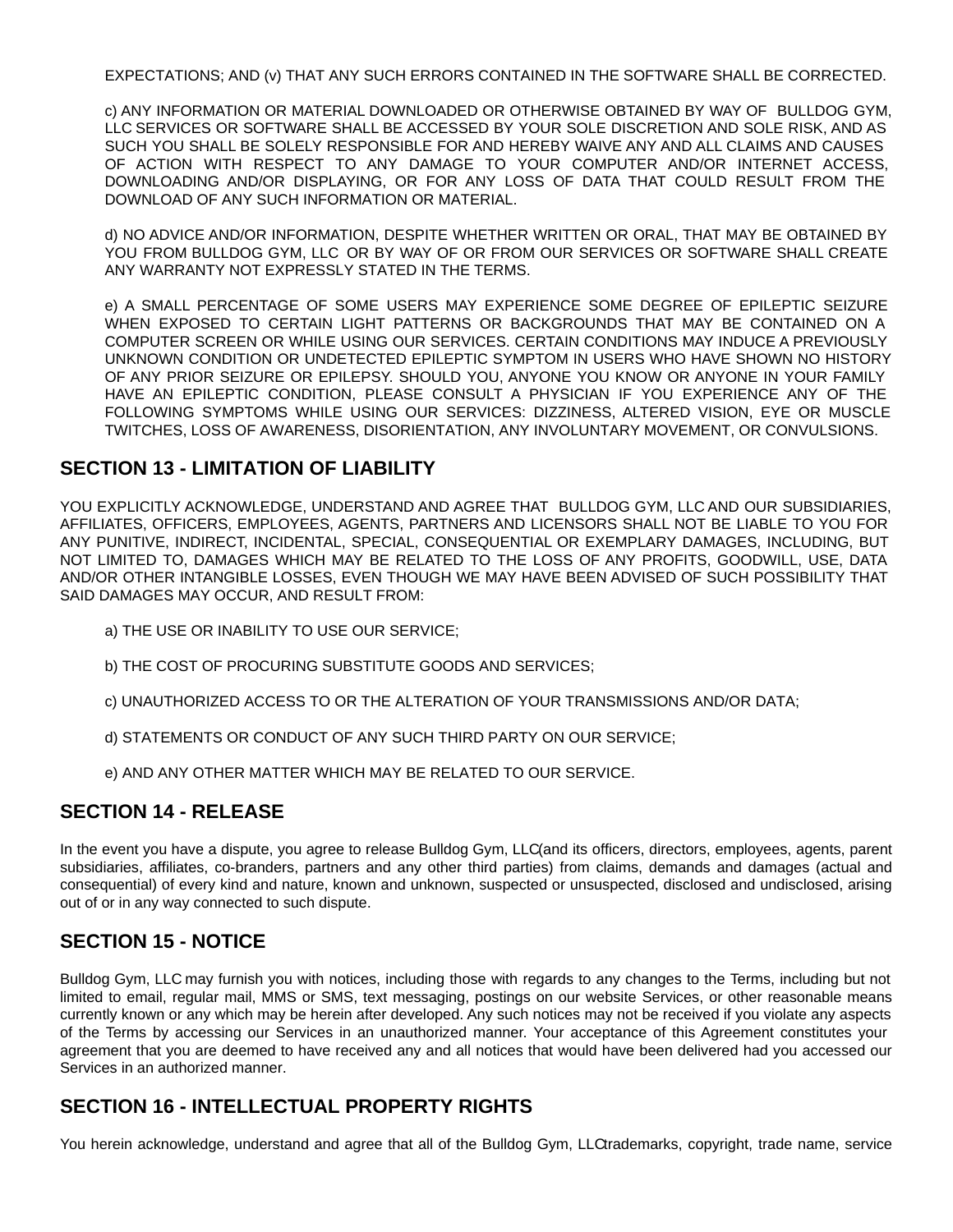marks, and other Bulldog Gym, LLClogos and any brand features, and/or product and service names are trademarks and as such, are and shall remain the property of Bulldog Gym, LLC. You herein agree not to display and/or use in any manner the Bulldog Gym, LLClogo or marks without obtaining Bulldog Gym, LLC's prior written consent.

Bulldog Gym, LLC will always respect the intellectual property of others, and we ask that all of our users do the same. With regards to appropriate circumstances and at its sole discretion, Bulldog Gym, LLC may disable and/or terminate the accounts of any user who violates our Terms and/or infringes the rights of others. If you feel that your work has been duplicated in such a way that would constitute copyright infringement, or if you believe your intellectual property rights have been otherwise violated, you should provide to us the following information:

a) The electronic or the physical signature of the individual that is authorized on behalf of the owner of the copyright or other intellectual property interest;

b) A description of the copyrighted work or other intellectual property that you believe has been infringed upon;

c) A description of the location of the site which you allege has been infringing upon your work;

d) Your physical address, telephone number, and email address;

e) A statement, in which you state that the alleged and disputed use of your work is not authorized by the copyright owner, its agents or the law;

f) And finally, a statement, made under penalty of perjury, that the aforementioned information in your notice is truthful and accurate, and that you are the copyright or intellectual property owner, representative or agent authorized to act on the copyright or intellectual property owner's behalf.

The Bulldog Gym, LLC agent for notice of claims of copyright or other intellectual property infringement can be contacted as follows:

Mailing Address: Bulldog Gym, LLC Attn: Copyright Agent 533 Venture Ct Monticello, Georgia 31064

Telephone: 706-418-5901 Email: manager@bulldog24x7.com

## **SECTION 17 - ENTIRE AGREEMENT**

This Agreement constitutes the entire agreement between you and Bulldog Gym, LLCand shall govern the use of our Services, superseding any prior version of this Agreement between you and us with respect to Bulldog Gym, LLC Services. You may also be subject to additional terms and conditions that may apply when you use or purchase certain other Bulldog Gym, LLC Services, affiliate Services, third-party content or third-party software.

## **SECTION 18 - CHOICE OF LAW AND FORUM**

It is at the mutual agreement of both you and Bulldog Gym, LLC with regard to the Agreement that the relationship between the parties shall be governed by the laws of the state of Georgia without regard to its conflict of law provisions and that any and all claims, causes of action and/or disputes, arising out of or relating to theAgreement, or the relationship between you and Bulldog Gym, LLC, shall be filed within the courts having jurisdiction within the County of Jasper, Georgia or the U.S. District Court located in said state. You and Bulldog Gym, LLC agree to submit to the jurisdiction of the courts as previously mentioned, and agree to waive any and all objections to the exercise of jurisdiction over the parties by such courts and to venue in such courts.

## **SECTION 19 - WAIVER AND SEVERABILITY OF TERMS**

At any time, should Bulldog Gym, LLC fail to exercise or enforce any right or provision of the Agreement, such failure shall not constitute a waiver of such right or provision. If any provision of this Agreement is found by a court of competent jurisdiction to be invalid, the parties nevertheless agree that the court should endeavor to give effect to the parties' intentions as reflected in the provision, and the other provisions of the Agreement remain in full force and effect.